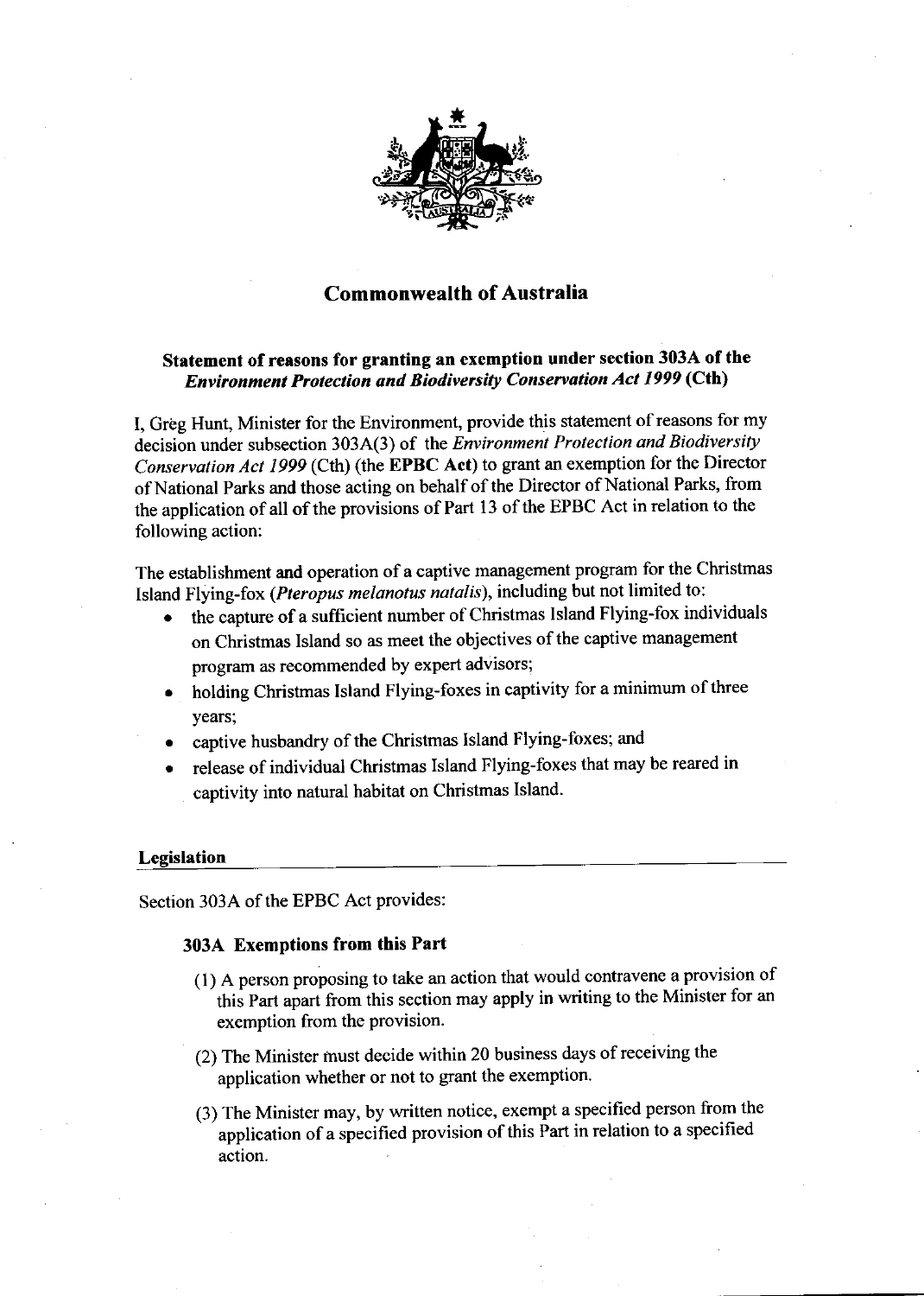- (4) The Minister may do so only if he or she is satisfied that it is in the national interest that the provision not apply in relation to the person or the action.
- (5) In determining the national interest, the Minister may consider Australia's defence or security or a national emergency. This does not limit the matters the Minister may consider.
- (6) A provision specified in the notice does not apply in relation to the specified person or action on or after the day specified in the notice. The Minister must not specifu a day earlier than the day the notice is made.
- (7) Within l0 business days after making the notice, the Minister must:
	- (a) publish a copy of the notice and his or her reasons for granting the exemption in accordance with the regulations; and
	- (b) give a copy of the notice to the person specified in the notice.

#### Background

1. On 3 June 2014 I received a letter from the Director of National Parks, Ms Sally Barnes, in which she applied for an exemption under section 303A of the EPBC Act in relation to the proposal by the Director of National Parks, to implement a captive management program for the Christmas Island Flying-fox on Christmas Island.

#### Evidence

- 2. The evidence or other material on which my findings were based was a brief from my Department dated 24 June 2014. That brief attached:
	- a. the application of 2 June 2014 from the Director of National Parks;
	- b. a copy of section 303A of the EPBC Act;
	- c. a copy of the approved conservation advice for the Christmas Island Flying-fox (Pteropus melanotus natalis) (12 December 2013) (the Conservation Advice); and
	- d. a copy of the Final Report of the Christmas Island Expert Working Group to the Minister for Environment Protection, Heritage and the Arts (April  $2010$ ) (the Final Report).

## Findings

## Risks to the Christmas Island Flying-fox

- 3. Biodiversity on christmas Island is unique and of intemational and national environmental significance.
- 4. The Christmas Island Flying-fox (Pteropus melanotus natalis) is listed as critically endangered under the EPBC Act and is endemic to christmas Island. It is the last remaining indigenous mammal on Christmas Island.
- 5. The Christmas Island Flying-fox population has declined substantially'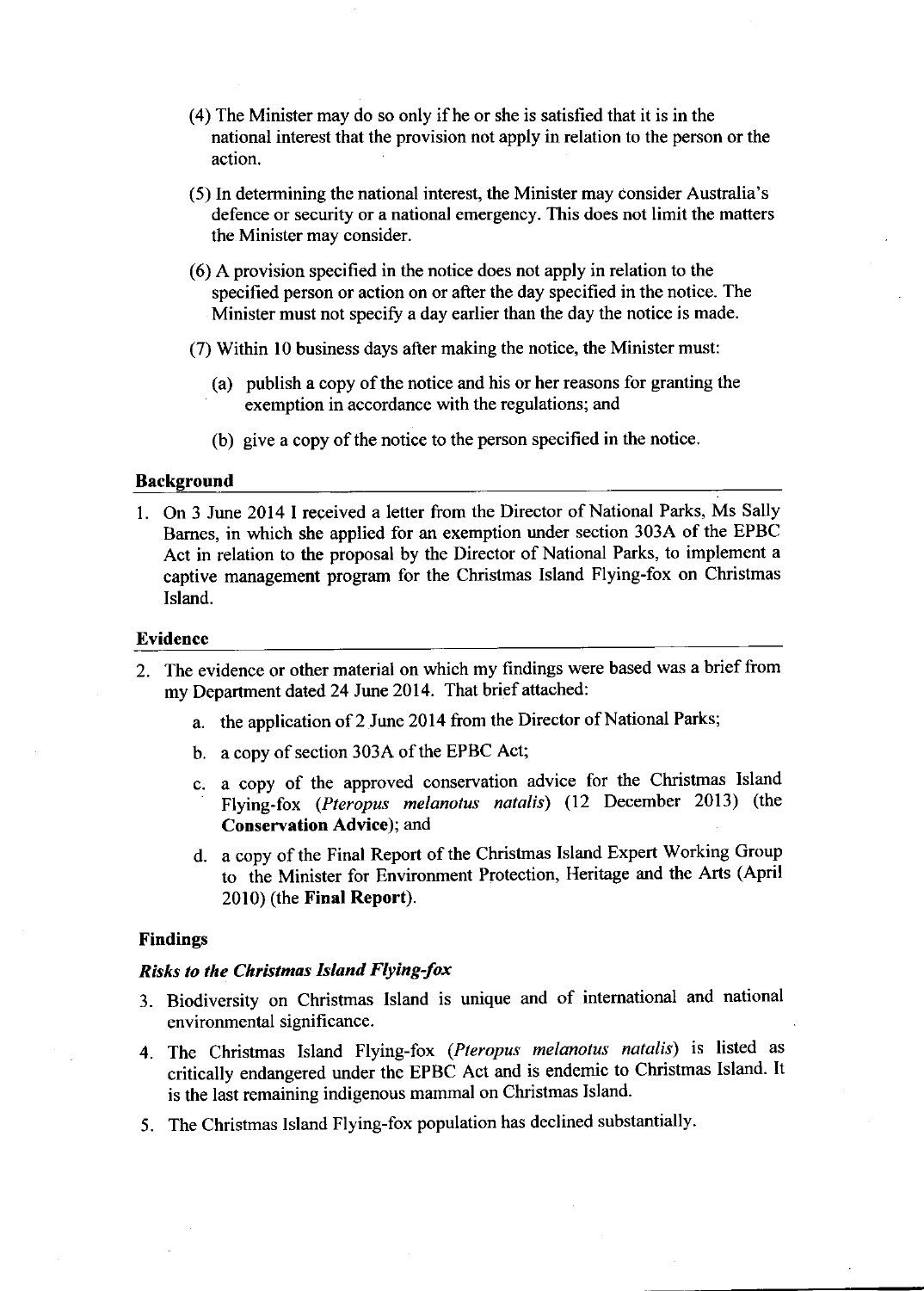- 6. The Christmas Island Flying-fox population is estimated to have declined by approximately 75 per cent in 22 yearc (from about 6000 in 1984 to about 1500 in 2006, with camps declining ftom six to three in the same period).
- 7. The Conservation Advice states that the sub-species has undergone a very severe reduction in numbers over three generation lengths (27 years for this assessment), equivalent to at least 80 per cent and the reduction has not ceased and the cause is not understood.
- 8. The Christmas Island Expert Working Group contains some of Australia's leading scientists. The Final Report of that Group identified that the Christmas Island Flying-fox may be at risk of extinction in the short to medium term.
- 9. The Conservation Advice and the Final Report noted that Flying-foxes play <sup>a</sup> significant role in pollination and dispersal of plants with fleshy fruits, which is especially important on islands where Flying-foxes may be the only species with this ecological function. The Christmas Island Flying-fox is considered an important keystone species for maintaining key ecosystem processes on Christmas lsland.

## Captive management program

- 10. The Final Report recommended that the costs, benefits and need for a Christmas Island Flying-fox captive breeding program be considered, for establishment, if recommended, by December 2010 and that appropriate monitoring and targeted research be conducted to identify major threatening processes for the endemic Christmas Island Flying-fox.
- 11. The Director of National Parks in her application to me proposes to implement <sup>a</sup> preliminary captive management program to assess the potential for a full captive breeding program should the wild population of Christmas Island Flying-foxes continue to decline.
- 12. The captive management program would involve the:
	- a. the capture of a sufficient number of Christmas Island Flying-fox individuals on Christmas Island so as meet the objectives of the captive management program as recommended by expert advisors;
	- b. holding Christmas Island Flying-foxes in captivity for a minimum of three years;
	- c. captive husbandry of the Christmas Island Flying-foxes; and
	- d. release of individual Christmas Island Flying-foxes that may be reared in captivity into natural habitat on Christmas Island.
- 13. The Director of National Parks noted in her application that the program would provide an opportunity to investigate suspected threats to the sub-species, as well as leam more about the reproductive biology of the sub-species; knowledge of which will be needed for successful long-term captive breeding and / or in-situ management.

#### Application of Part 13 of the EPBC Act

14. The captive management program would require a permit to be issued under Part 13 of the EPBC Act. There is no statutory timeframe in which a permit under Part